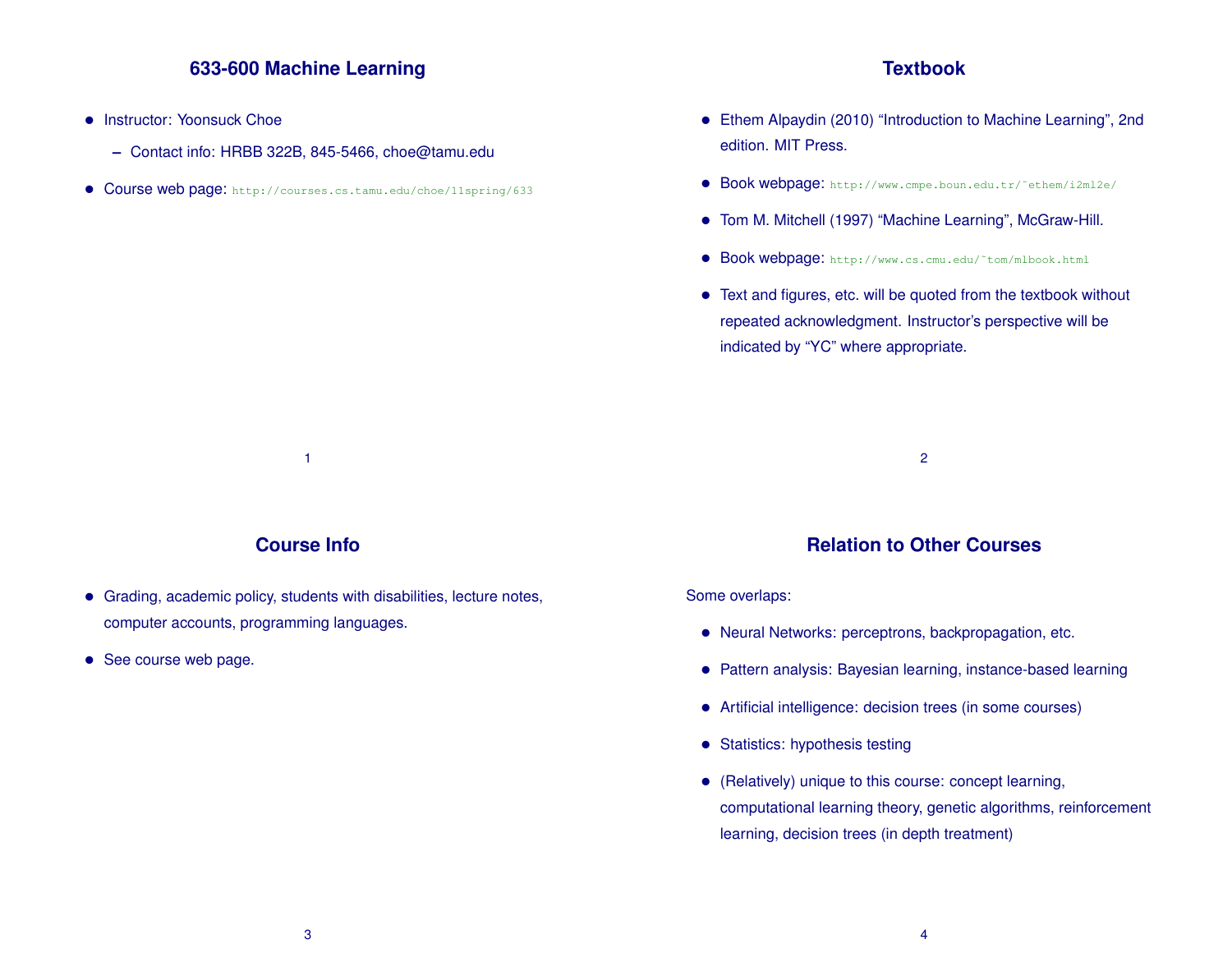## **ML Overview (I)**

- How can machines (computers) learn? How can machines **improve automatically with experience**?
- Benefits:
	- **–** Improved performance
	- **–** Automated optimization
	- **–** New uses of computers
	- **–** Reduced programming (YC)
	- **–** Insights into human learning and learning disabilities

5

## **ML Overview (II)**

- Current status: Yet unsolved problem.
	- **–** Theoretical insights emerging.
	- **–** Practical applications.
	- **–** Huge data volume demands ML, and provides opportunity to ML (datamining).
- State of the art:
	- **–** speech recognition
	- **–** medical predictions
	- **–** fraud detection
	- **–** drive autonomous vehicles (highway and desert)
	- **–** board games (backgammon, chess)
	- **–** theoretical bounds on error, number of inputs needed, etc.
		- 6

## **Well-Posed Learning Problem**

A program is said to **learn** from

- experience  $E$  with respect to
- $\bullet$  task  $T$  and
- performance measure  $P$ ,
- $P$  in  $T$  increase with  $E$ .

Examples: Playing checkers, Handwriting recognition, Robot driving, etc.

Goal of ML: "define precisely a class of problems that encompasses interesting forms of learning [but not all: YC], to explore algorithms that solve such problems, and to understand the fundamental structure of learning problems and processes" (Mitchell, 1997)

# **ML Overview (III)**

#### Multidisciplinary roots:

- AI
- probability and statistics
- computational complexity theory
- control theory
- information theory
- philosophy
- psychology
- neurobiology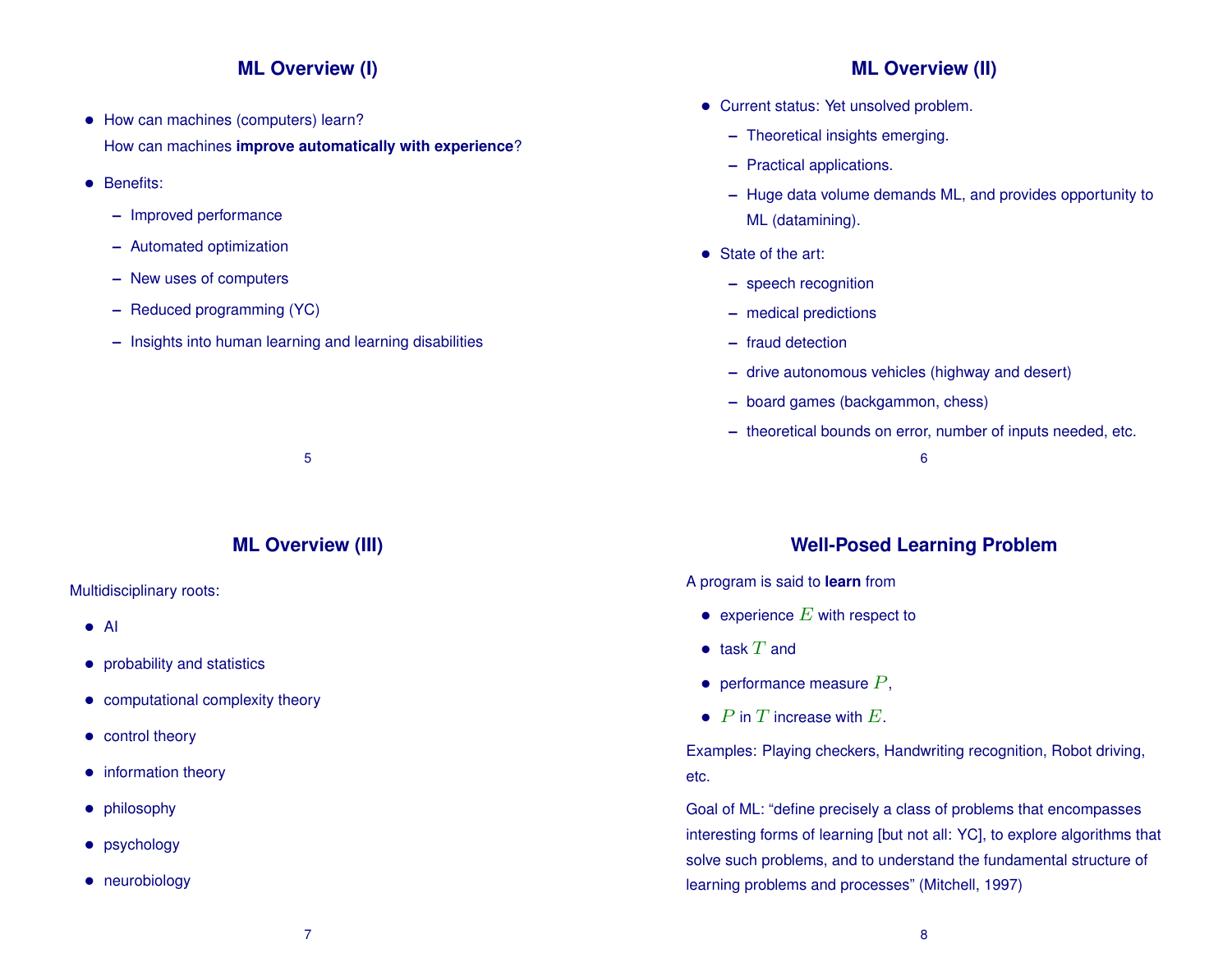## **Designing a Learning System (I)**

Training experience:

- direct vs. indirect (problem of credit assignment)
- degree of control over training examples (teacher-dependent or learner-generated)
- closeness of training example distribution to true distribution over which  $P$  is measured: in many cases, ML algorithms assume that both distributions are similar, which may not be the case in practice.

## **Designing a Learning System (II)**

Remaining design choices:

- Exact type of knowledge to be learned.
- A representation for this target knowledge.
- A learning mechanism.
- functional/operational principle giving rise to the learning mechanism (YC)

10

#### **Design: Target Function (I)**

9

Type of knowledge to be learned: for example, we want to learn **best move** in a board game.

• Can represent as a function ( $B$ : board states,  $M$ : moves):

 $ChooseMove : B \rightarrow M$ ,

but it is hard to learn directly.

#### **Design: Target Function (II)**

• Another function ( $B$ : board states,  $\mathcal{R}$ : real numbers):

 $V : B \to \mathcal{R}$ ,

which gives the **evaluation** of each board state.

- $-V(b = win) = 100$
- $-V(b = lose) = -100$
- $-V(b = draw) = 0$
- $\begin{aligned} V(b = otherwise) = V(b'), \end{aligned}$  where  $b'$  is the best final board state that can be reached from  $b$ .
- **–** However, this is not **efficiently computable**, i.e., it is a **nonoperational** definition.
- **–** Goal of ML is to find an **operational** description of V , however, in practice, an **approximation** is all we can get.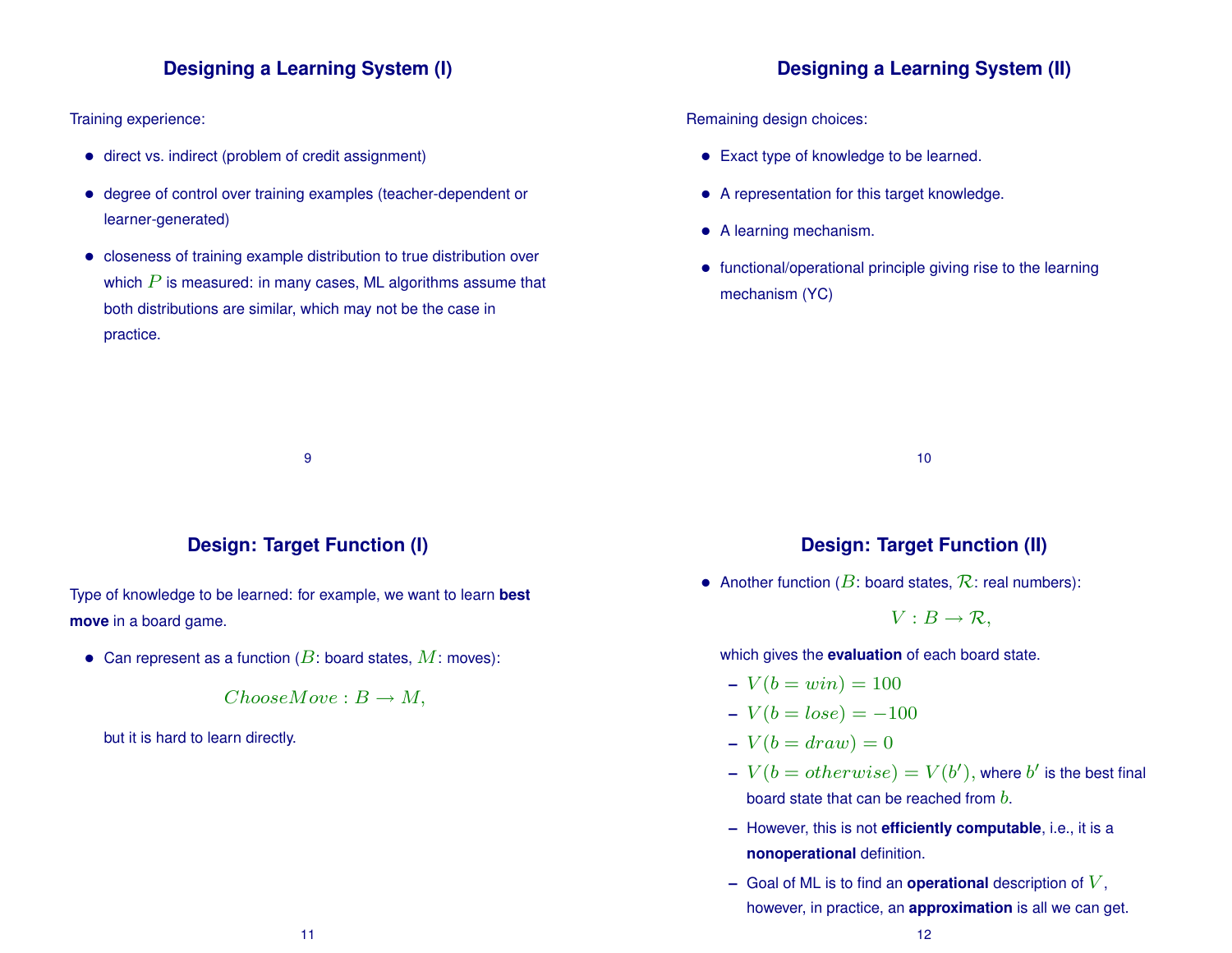### **Design: Representation for Target Function**

Given an ideal target function  $V$ , we want to learn an approximate function  $\hat{V}$ :

- Trade-off between rich and parsimonious representation.
- Example:  $\hat{V}$  as a linear combination of number of pieces, number of particular relational situations in the board (e.g., threatened), etc. (represented as  $x_i$ ) in board configuration b:

$$
\hat{V}(b) = w_0 + \sum_{i=1}^n w_i x_i,
$$

where  $w_i$  are the weight values **to be learned**.

• Advantage of the above representation: **reduction of scope (or dimensionality)** from the original problem.

13

## **Design: Adjusting Weights (I)**

Last component in defining a learning algorithm: adjustment of weights.

- Want to learn weights  $w_i$  that **best fit** the set of training samples  $\{ < b, V_{train}(b) > \}.$
- How to define best fit? Once we have  $\hat{V}$  we can calculate all  $\hat{V}(b)$  for all b in the training set, and calculate the error.

$$
E \equiv \sum_{\langle b, V_{train}(b) \rangle \in training \ set} \left( V_{train}(b) - \hat{V}(b) \right)^2
$$

 $\bullet$  How to reduce  $E$ ?

### **Design: Function Approximation Algorithm**

Given **board state and true**  $V$ , we want to learn the **weights**  $w_i$  that specify  $\hat{V}$ .

- Start with a set of a large number of input-target pairs  $$
- Problem: cannot come up with a full set of **,**  $V_{train}(b)$ pairs.
- Solution: If  $V_{train}(b)$  is unknown, set it to the **estimated**  $\hat{V}$  of its successor board state:

$$
V_{train}(b) = \hat{V}_{train}(Successor(b)).
$$

14

## **Design: Adjusting Weights (II)**

**Least Mean Squares** (LMS) learning rule: For each training example  $,$ 

- Use the current weights to calculate  $\hat{V}(b)$ .
- For each weight  $w_i$ , update it as

$$
w_i \leftarrow w_i + \eta(V_{train}(b) - \hat{V}(b))x_i,
$$

where  $\eta$  is a small **learning rate** constant.

• The error  $V_{train}(b) - \hat{V}(b)$  and the input  $x_i$  both contribute to the weight update.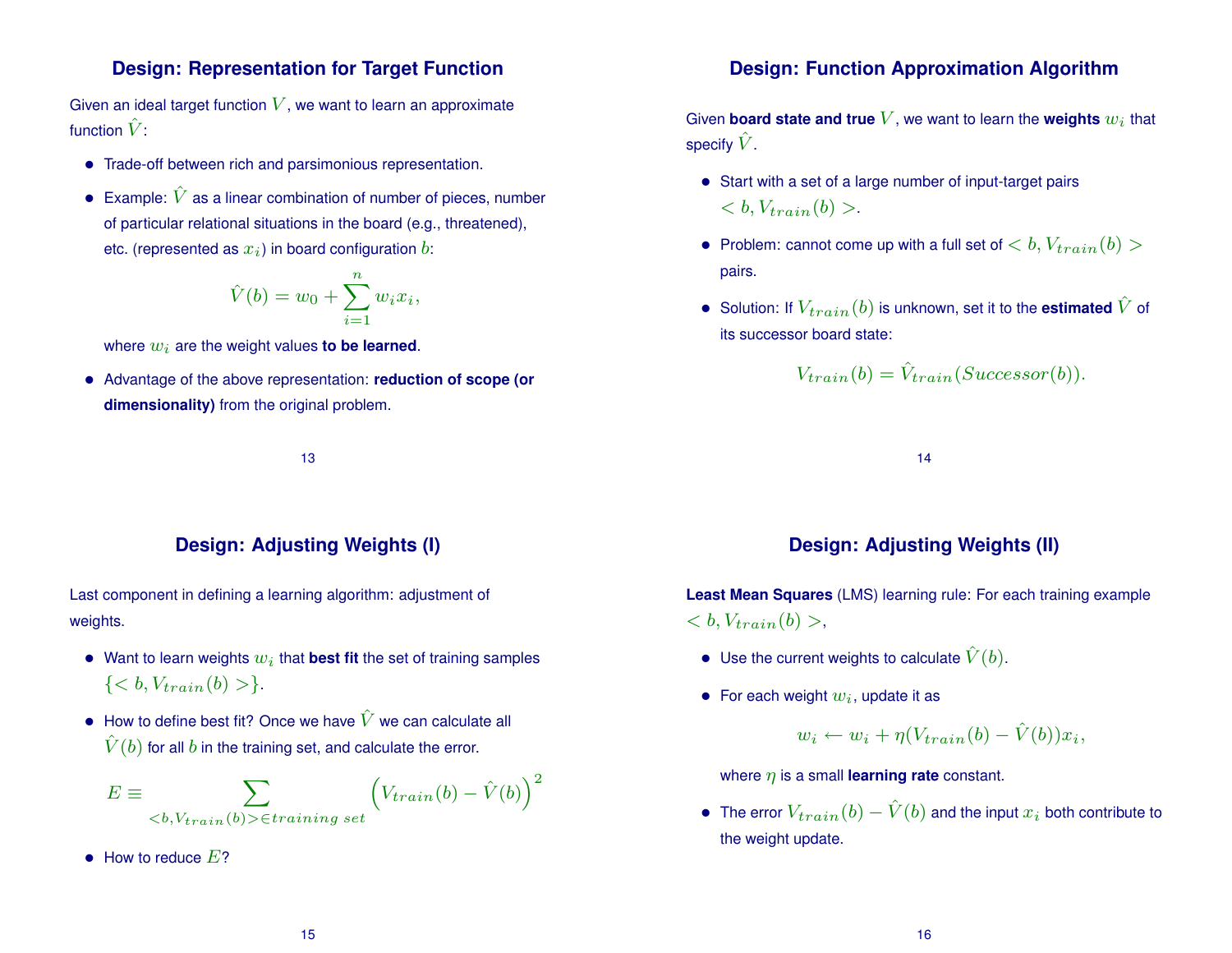## **Final Design**

Putting together the system (checker player):

- Performance system:  $input = problem$ ,  $output = solution trace =$ game history (using what is learned so far)
- Critic: input = solution trace, output = training examples (estimated  $V_{train}(b)$ )
- $\bullet$  Generalizer: input = training examples, output = estimated hypothesis  $\hat{V}$  (i.e., learned weights  $w_i$ )
- Experiment generator: input = hypothesis  $\hat{V}$ , output = new problem (new initial condition, to explore particualar regions)

## **Alternatives (I)**

- Training experience: against experts, against self, table of correct moves, ...
- Target function: board  $\rightarrow$  move, board  $\rightarrow$  value, ...
- Representation of target function: polynomial, linear function of small number of features, artificial neural network
- Learning algorithm: gradient descent, linear programming, ...

18

## **Alternatives (II)**

17

- Memorize (instance-based learning)
- Spawn a population and make them compete with each other (genetic algorithms)
- Analyze and reason about things

## **Perspectives on ML: Hypothesis Space Search**

- Useful to think of ML as **searching** a very large space of **possible hypotheses** to **best fit** the data and the learner's prior knowledge.
- For example, the hypothesis space for  $\hat{V}$  would be all possible  $\hat{V}$ s with different weight assignment.
- Useful concepts regarding hypothesis space search:
	- **–** Size of hypothesis space
	- **–** Number of training examples available/needed.
	- **–** Confidence in generalizing to new unseen data.